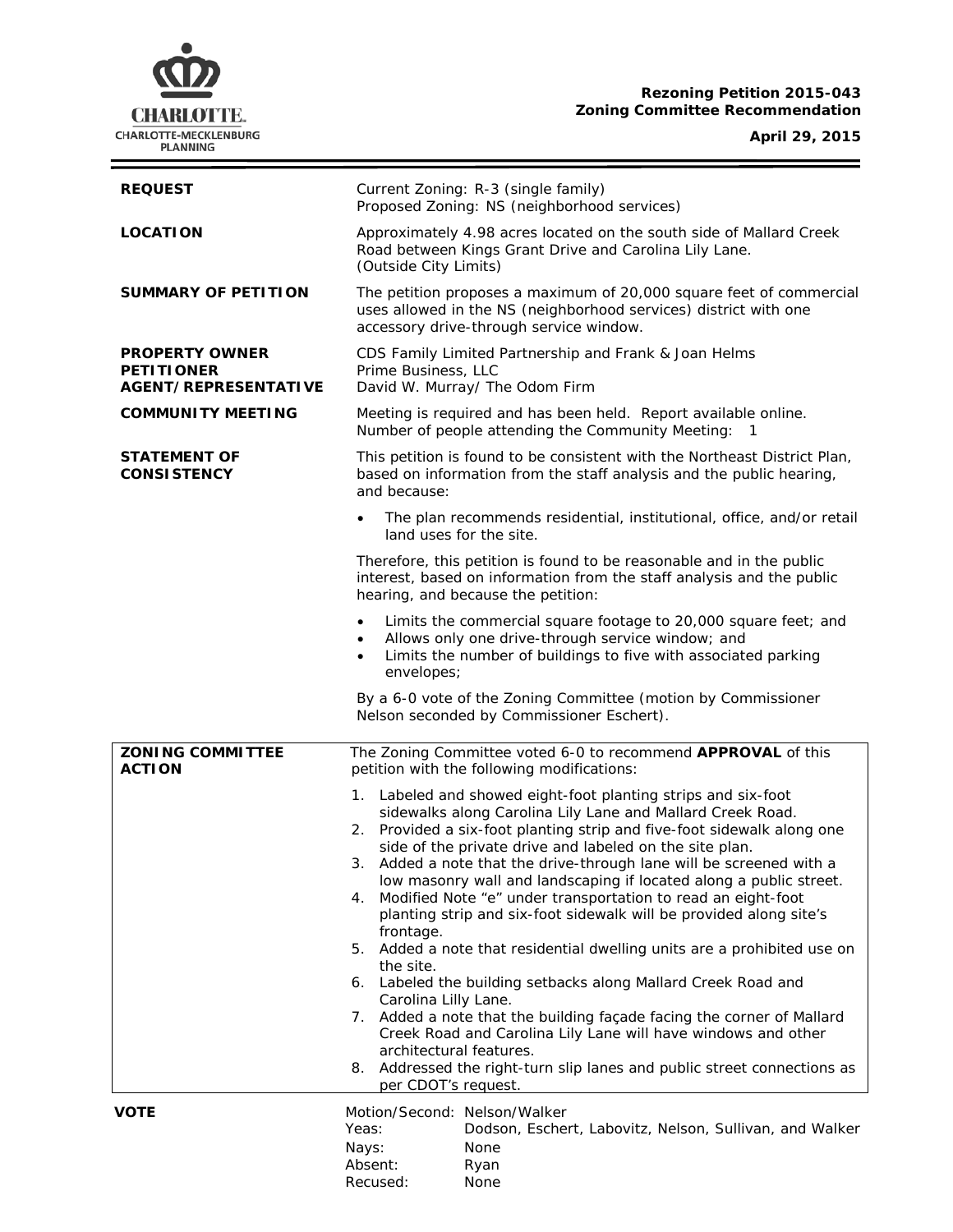| <b>ZONING COMMITTEE</b><br><b>DISCUSSION</b> | Staff reviewed the petition and noted that there were several outstanding<br>issues during the public hearing but only one remained. Charlotte<br>Department of Transportation requested that the petitioner modify a<br>proposed driveway entrance to right-in and right-out along Mallard Creek<br>Road.                                                                                                                                                                                                                                                                                                                                                                                                                                                                                              |
|----------------------------------------------|---------------------------------------------------------------------------------------------------------------------------------------------------------------------------------------------------------------------------------------------------------------------------------------------------------------------------------------------------------------------------------------------------------------------------------------------------------------------------------------------------------------------------------------------------------------------------------------------------------------------------------------------------------------------------------------------------------------------------------------------------------------------------------------------------------|
|                                              | One Commissioner asked about the proposed transportation<br>improvements along Mallard Creek Road and the request for the driveway<br>restriction. Staff responded that Mallard Creek Road is proposed to be<br>widened in the future with a possible State project. The request was made<br>to restrict movements since that full movement access is close to an<br>existing intersection and future development will construct a full<br>movement access point south of the subject. The petitioners agent<br>addressed the Committee and noted that they requested to have the full<br>movement access until the time North Carolina Department of<br>Transportation may possible restrict access with a median for the<br>proposed road project. There was not further discussion of this petition. |
| <b>STAFF OPINION</b>                         | Staff agrees with the recommendation of the Zoning Committee.                                                                                                                                                                                                                                                                                                                                                                                                                                                                                                                                                                                                                                                                                                                                           |

## **FINAL STAFF ANALYSIS (Pre-Hearing Analysis online at [www.rezoning.org\)](http://www.rezoning.org/)**

## **PLANNING STAFF REVIEW**

#### • **Proposed Request Details**

The site plan accompanying this petition contains the following provisions:

- Up to 20,000 square feet of commercial uses, with one accessory drive-through service window.
- Maximum of five principal structures.
- The site has been divided into five building and parking envelopes.
- Access to the site is provided along Mallard Creek Road, Grafton Regis Lane, and Carolina Lily Lane. Up to five access points proposed along the site's frontages and private drive.
- Eight-foot planting strips and six-foot sidewalks will be provided along all public streets.
- A six-foot planting strip and five-foot sidewalk will be provided along one side of the private drive.
- The proposed drive-through lane will be screened with a low masonry wall and landscaping if located along a public street.
- Residential dwellings units are a prohibited use.
- Four-sided elevations of the proposed structure.
- Large expanses of wall exceeding 20 feet in length will be avoided through the introduction of articulated facades, using various materials such as glass, brick, stone, simulated stone, precast stone, precast concrete, synthetic stone, stucco, cementatious siding, EIFS or wood.
- Detached lighting limited to 25 feet in height and will utilize full cut-off luminaries.
- Proposed public street and internal driveway with possible on-street parking.
- Opaque and landscape screening will be provided for any part of the development that adjoins and would be visible from the right-of-way of Grafton Regis Lane for the portions of any use that would require screening per the ordinance.
- **Public Plans and Policies**
	- The *Northeast District Plan* (2000) recommends residential, institutional, office and/or retail uses for the subject property.
	- This petition is consistent with the *Northeast District Plan*.

**DEPARTMENT COMMENTS** (see full department reports online)

- **Charlotte Area Transit System:** No issues.
- **Charlotte Department of Neighborhood & Business Services:** No issues.
- **Transportation:** Modify the proposed driveway entrance along Mallard Creek Road to be right-in